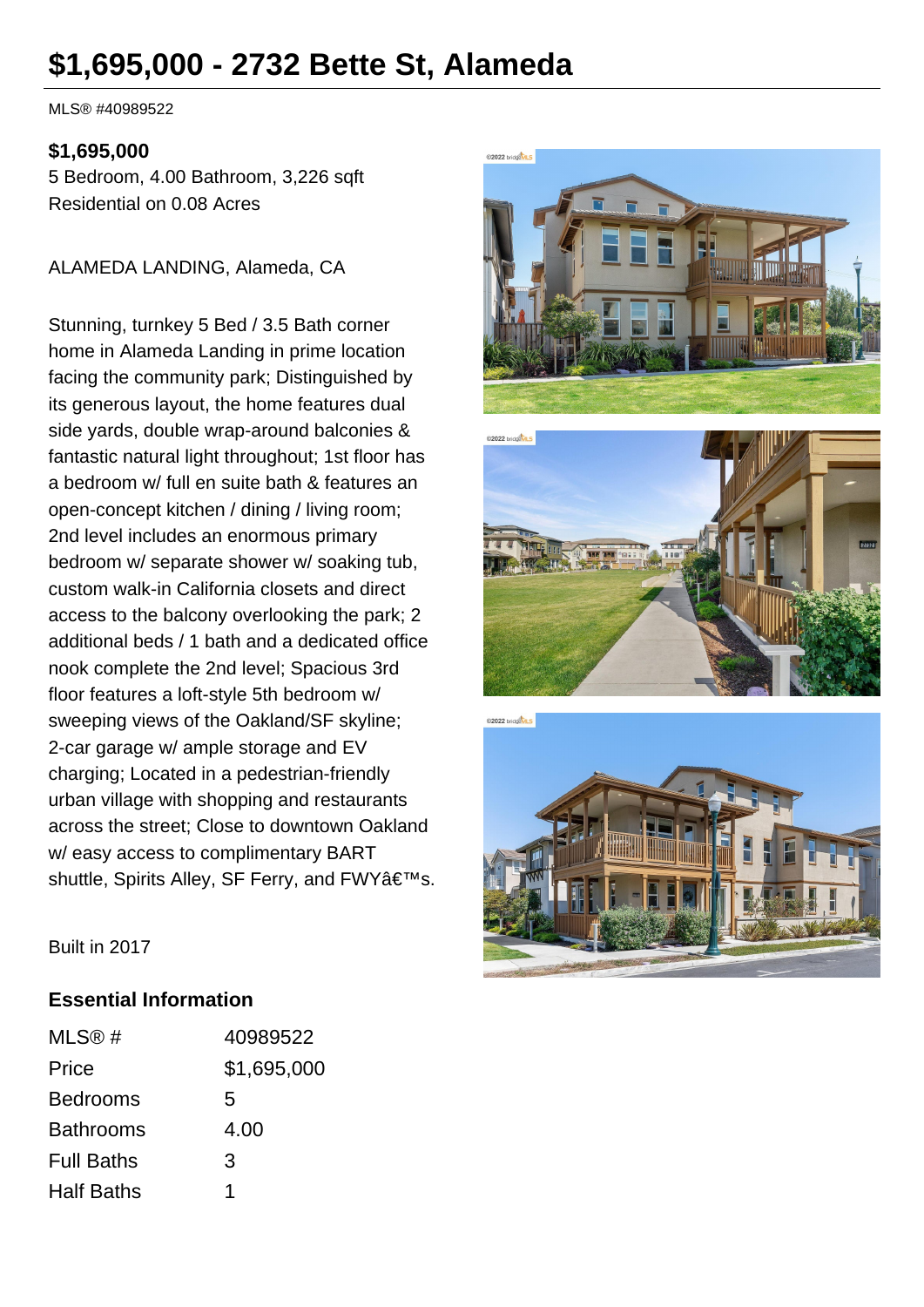| <b>Square Footage</b> | 3,226                          |
|-----------------------|--------------------------------|
| Acres                 | 0.08                           |
| <b>Year Built</b>     | 2017                           |
| <b>Type</b>           | Residential                    |
| Sub-Type              | <b>Single Family Residence</b> |
| <b>Style</b>          | Contemporary                   |
| <b>Status</b>         | Pending                        |
|                       |                                |

## **Community Information**

| Address      | 2732 Bette St          |
|--------------|------------------------|
| Area         | Alameda Map Area 4     |
| Subdivision  | <b>ALAMEDA LANDING</b> |
| City         | Alameda                |
| County       | Alameda                |
| <b>State</b> | СA                     |
| Zip Code     | 94501                  |

#### **Amenities**

| Parking      | Attached, Int Access From Garage |
|--------------|----------------------------------|
| # of Garages | $\mathcal{P}$                    |
| Pool         | <b>None</b>                      |

#### **Interior**

| <b>Interior Features</b> | Office, Rec/Rumpus Room, Workshop, Counter - Solid Surface, Kitchen<br>Island, Pantry     |
|--------------------------|-------------------------------------------------------------------------------------------|
| Appliances               | Dishwasher, Disposal, Gas Range, Microwave, Refrigerator, Tankless<br><b>Water Heater</b> |
| Heating                  | Zoned                                                                                     |
| Cooling                  | <b>None</b>                                                                               |
| <b>Fireplaces</b>        | <b>None</b>                                                                               |
| <b>Stories</b>           | <b>Three or More Stories</b>                                                              |

## **Exterior**

| <b>Exterior Features</b> Side Yard |               |
|------------------------------------|---------------|
| Lot Description                    | Corner Lot    |
| Construction                       | <b>Stucco</b> |

## **Additional Information**

Date Listed May 5th, 2022